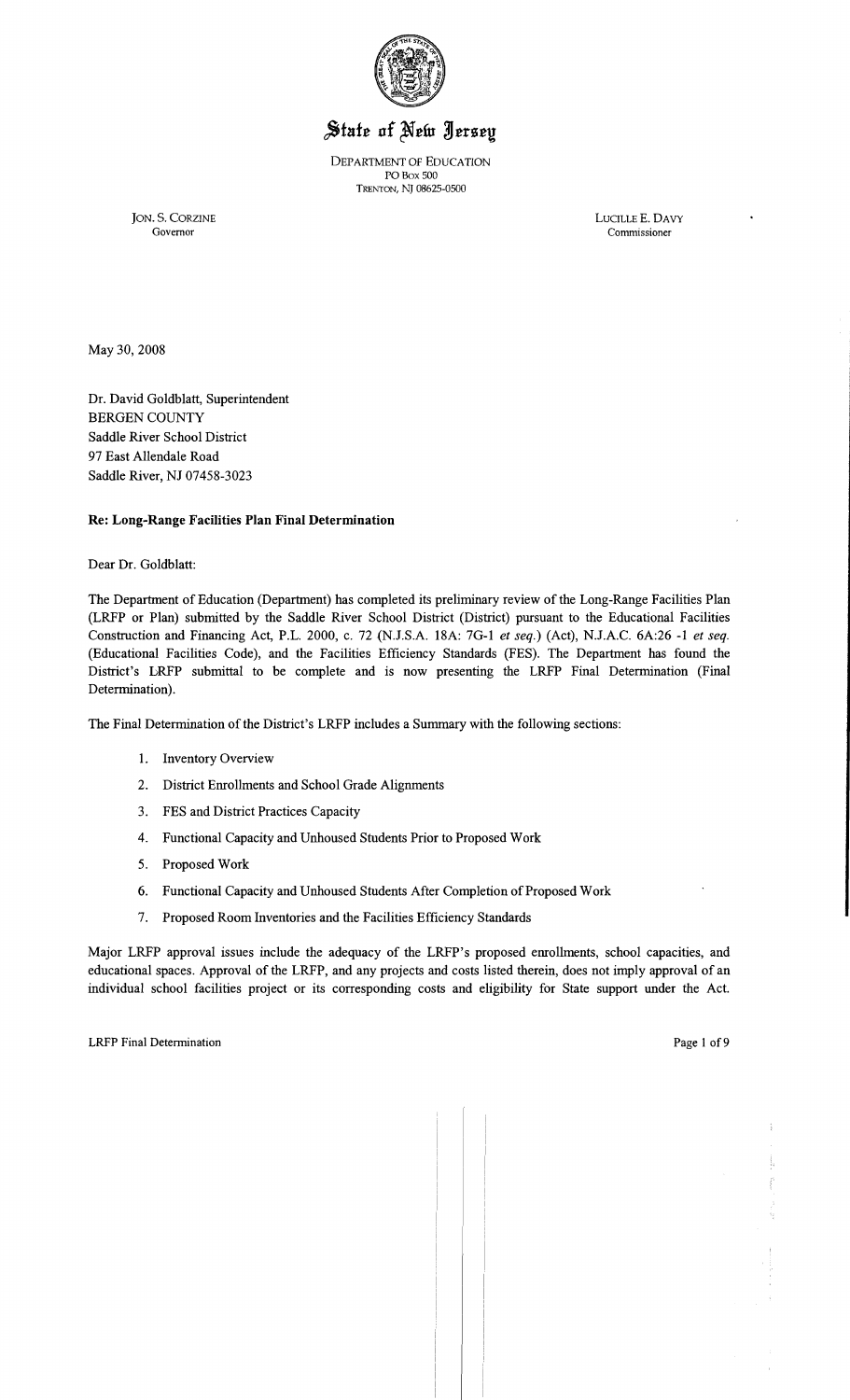Similarly, approval of the LRFP does not imply approval of portions of the Plan that are inconsistent with the Department's FES and proposed building demolition or replacement. Determination of preliminary eligible costs and final eligible costs will be made at the time of the approval of a particular school facilities project pursuant to N.J.S.A. 18A:7G-5. The District must submit a feasibility study as part of the school facilities project approval process, pursuant to N.J.S.A. 18A:7G-7b, to support proposed building demolition or replacement. The feasibility study should demonstrate that a building might pose a risk to the safety of the occupants after rehabilitation or that rehabilitation is not cost-effective.

Following the approval of the LRFP, the District may submit an amendment to the approved LRFP for Department review. Unless and until an amendment to the LRFP is submitted to and approved by the Commissioner of the Department pursuant to N.J.S.A. 18A:7G-4(c), the approved LRFP shall remain in effect. The District may proceed with the implementation of school facilities projects that are consistent with the approved LRFP whether or not the school facilities project contains square footage that may be ineligible for State support.

We trust that this document will adequately explain the Final Determination and allow the District to move forward with the initiation of projects within its LRFP. Please contact Frank LoDolce, Regional Director at the Office of School Facilities at (609) 292-7078 with any questions or concerns that you may have.

Sincerely,

Suite Evay

Lucille E. Davy Commissioner

#### Enclosure

c: John Hart, Chief of Staff

William King, Assistant Commissioner, Division of Field Services Kathryn Forsyth, Director of Public Information Aaron Graham, Bergen County, Executive County Superintendent Bernard E. Piaia, Director, School Facilities, Office of the Chief of Staff Frank LoDolce, Regional Director, School Facilities, Office of the Chief of Staff James Pao, County Manager, School Facilities, Office of the Chief of Staff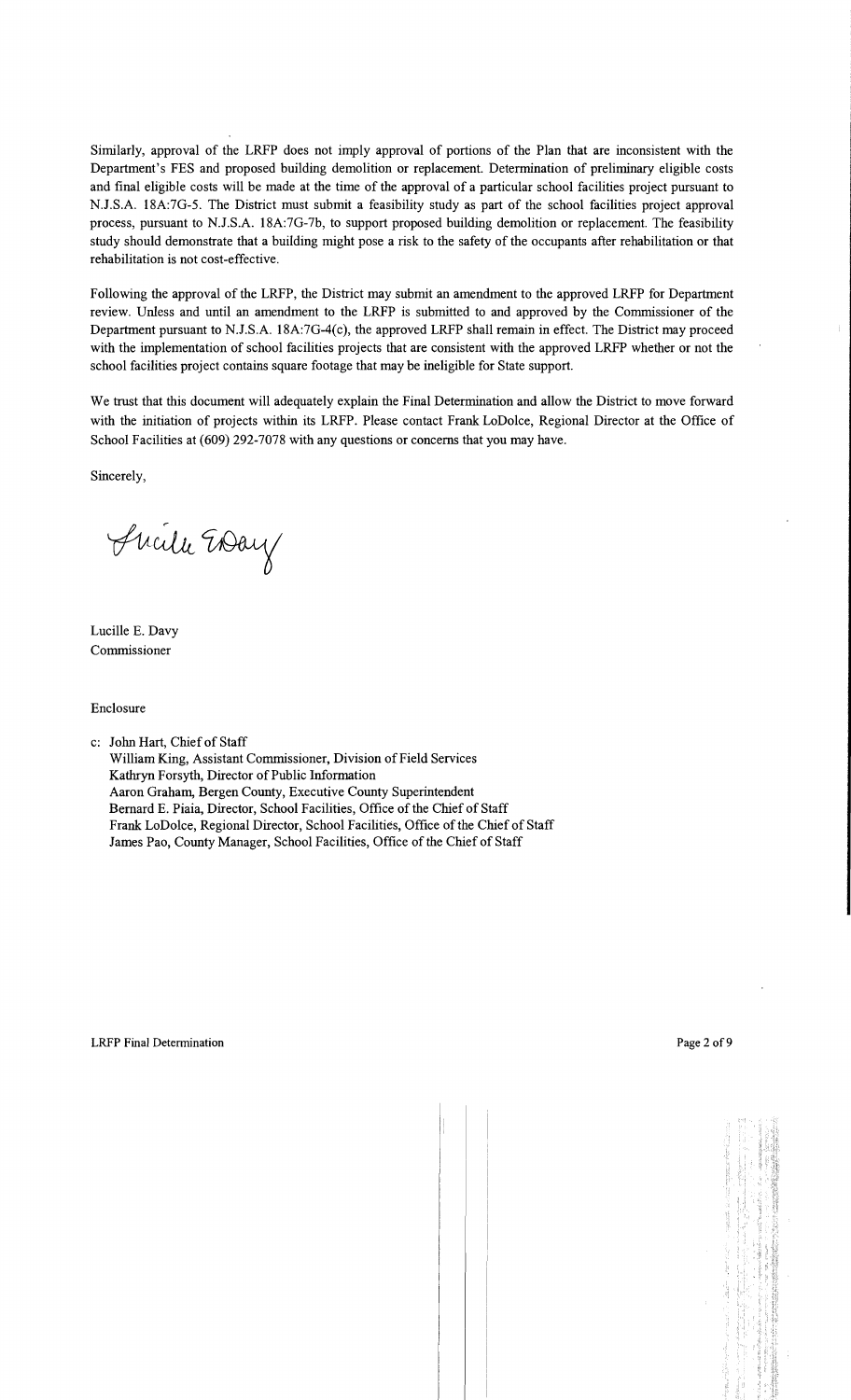# LONG-RANGE FACILITIES PLAN

# Final Determination Summary

#### Saddle River School District

The Department of Education (Department) has completed its review of the Long-Range Facilities Plan (LRFP or Plan) submitted by the Saddle River School District (District) pursuant to the Educational Facilities Construction and Financing Act, P.L. 2000, c.72 (NJ.S.A. 18A:7G-1 *et seq.)* (Act), NJ.A.C. 6A:26-1 et seq. (Educational Facilities Code), and the Facilities Efficiency Standards (FES).

This is the Department's Final Determination Summary (Summary) of the LRFP. The Summary is based on the standards set forth in the Act, the Educational Facilities Code, the FES, District entered data in the LRFP and Project Application and Tracking System (LRFP website), and District supplied supporting documentation. The Summary consists of seven sections. The referenced reports in *italic* text are standard LRFP reports available on the Department's LRFP website.

#### 1. Inventory Overview

The District provides services for students in grades PK-5. The predominant existing school grade configuration is PK-5. The predominant proposed school grade configuration is PK-5. The District is classified as an "Under 55" district for funding purposes.

The District identified existing and proposed schools, sites, buildings, playgrounds, playfie1ds, and parking lots in its LRFP. The total number of existing and proposed district-owned or leased schools, sites, and buildings are listed in Table 1. A detailed description of each asset can be found in the LRFP website report titled *"Site Asset Inventory Report. "* 

|                                                      | <b>Existing</b> | <b>Proposed</b> |
|------------------------------------------------------|-----------------|-----------------|
| Sites:                                               |                 |                 |
| <b>Total Number of Sites</b>                         |                 |                 |
| Number of Sites with no Buildings                    |                 |                 |
| Number of Sites with no Instructional Buildings      |                 |                 |
| <b>Schools and Buildings:</b>                        |                 |                 |
| <b>Total Number of Schools</b>                       |                 |                 |
| <b>Total Number of Instructional Buildings</b>       |                 |                 |
| Total Number of Administrative and Utility Buildings |                 |                 |
| <b>Total Number of Athletic Facilities</b>           |                 |                 |
| <b>Total Number of Parking Facilities</b>            |                 |                 |
| Total Number of Temporary Facilities                 |                 |                 |

#### Table 1: Inventory Summary

As directed by the Department, incomplete school facilities projects that have project approval from the Department are represented as "existing" in the Plan. District schools with incomplete approved projects that include new construction or the reconfiguration of existing program space are as follows: n/a.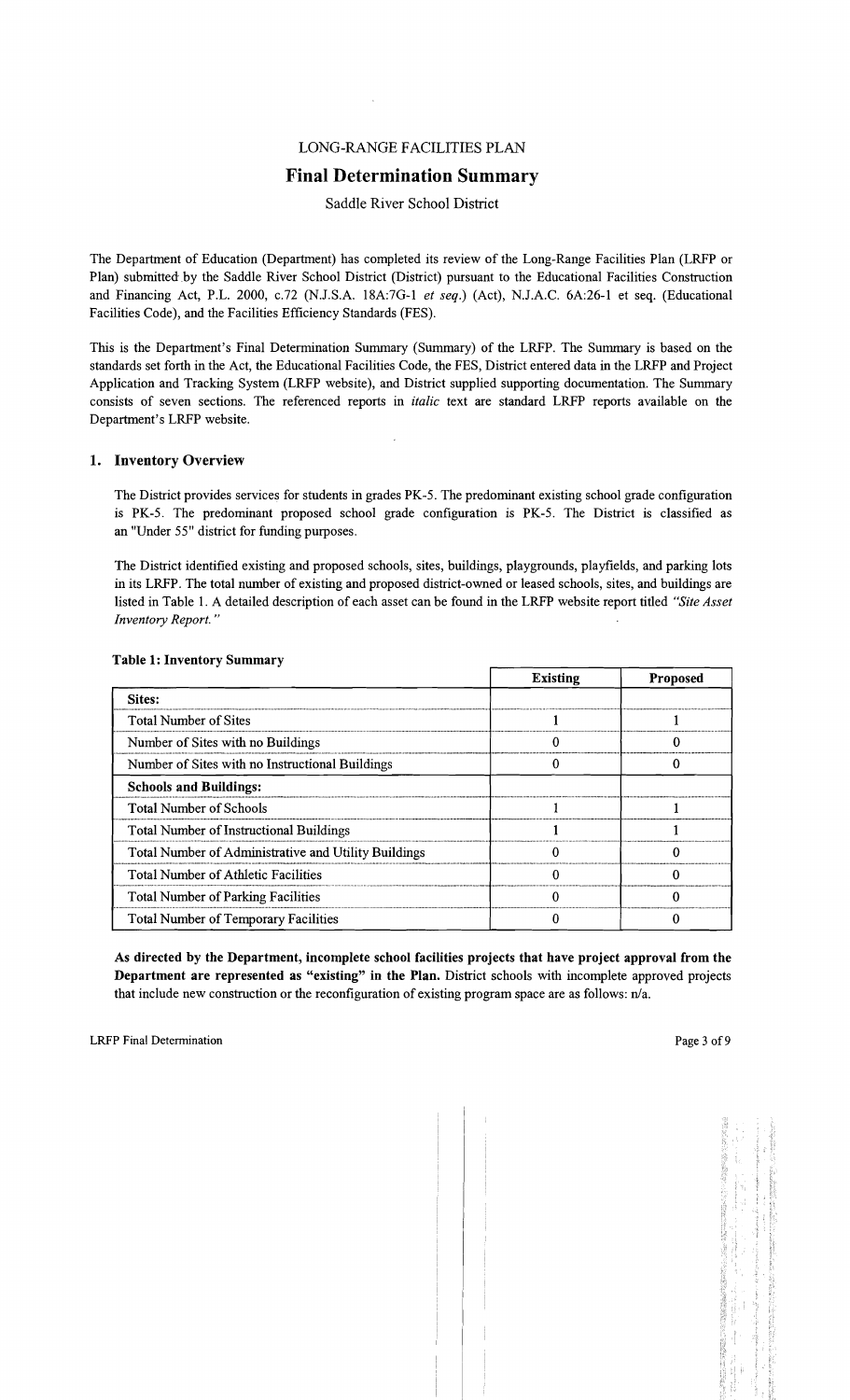Major conclusions are as follows:

- The District is proposing to maintain the existing number of District-owned or leased sites.
- The District is proposing to maintain the existing number of District-owned or operated schools.
- The District is proposing to maintain the existing number of District-owned or leased instructional buildings. The District is proposing to maintain the existing number of District-owned or leased noninstructional buildings.

FINDINGS The Department has determined that the proposed inventory is adequate for review of the District's LRFP. However, the LRFP determination does not imply approval of an individual school facilities project listed within the LRFP. The District must submit individual project applications for project approval. If building demolition or replacement is proposed, the District must submit a feasibility study, pursuant to N.J.S.A. 18A:7G-7b, as part of the application for the specific school facilities project.

#### 2. District Enrollments and School Grade Alignments

The District determined the number of students, or "proposed enrollments," to be accommodated in the LRFP on a district-wide basis and in each school. The District's existing and proposed enrollments and the cohortsurvival projection provided by the Department on the LRFP website are listed in Table 2. Detailed information can be found in the LRFP website report titled "Enrollment Projection Detail." Existing and proposed school enrollments and grade alignments can be found in the report titled *"Enrollment and School Grade Alignment."* 

|                             | <b>Actual Enrollments</b><br>2004 school year | <b>District Proposed</b><br><b>Enrollments</b> | Department's LRFP<br><b>Website Projection</b> |  |
|-----------------------------|-----------------------------------------------|------------------------------------------------|------------------------------------------------|--|
| Grades K-12:                |                                               |                                                |                                                |  |
| Grades K-5, including SCSE  | 199<br>219                                    |                                                | 255                                            |  |
| Grades 6-8, including SCSE  |                                               |                                                | $\Omega$                                       |  |
| Grades 9-12, including SCSE |                                               |                                                |                                                |  |
| Totals K-12                 | 199                                           |                                                | 255                                            |  |
| Pre-Kindergarten:           |                                               |                                                |                                                |  |
| Pre-Kindergarten, Age 3     |                                               |                                                |                                                |  |
| Pre-Kindergarten, Age 4     |                                               |                                                | O                                              |  |
| Pre-Kindergarten, SCSE      |                                               | 13                                             |                                                |  |

#### Table 2: Enrollment Comparison

*"SCSE"* = *Self-Contained Special Education* 

Major conclusions are as follows:

- The District did not elect to use the Department's LRFP website projection. Supporting documentation was submitted to the Department as required to justify the proposed enrollments.
- The District is planning for increasing enrollments.
- The District is not an ECPA (Early Childhood Program Aid) District.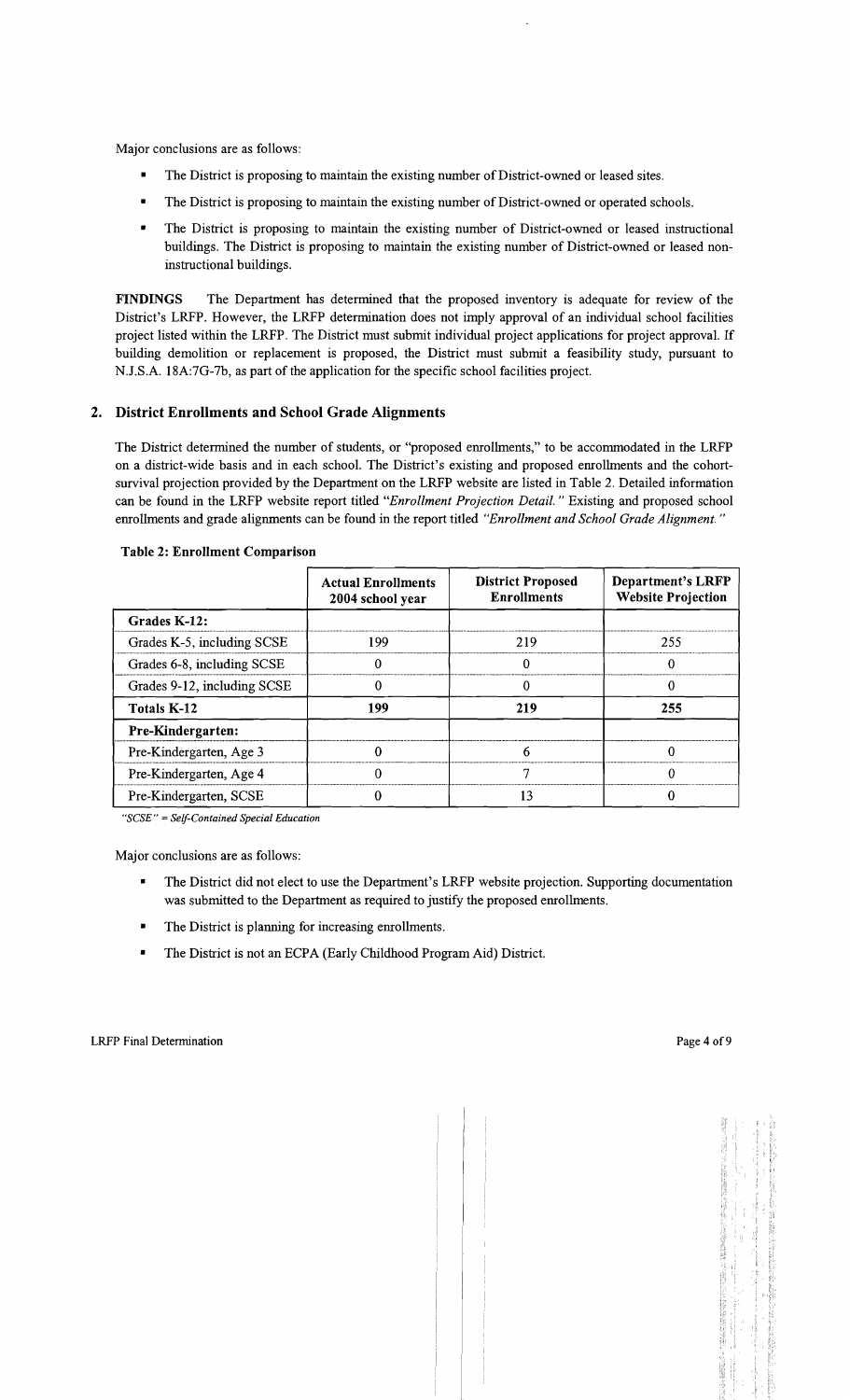FINDINGS The Department has determined that the District's proposed enrollments are supportable for review of the District's LRFP. The Department will require a current enrollment projection at the time an application for a school facilities project is submitted incorporating the District's most recent Fall Enrollment Report in order to verify that the LRFP's planned capacity is appropriate for the updated enrollments.

# 3. FES and District Practices Capacity

The proposed room inventories for each school were analyzed to determine whether the LRFP provides adequate capacity for the proposed enrollments. Two capacity calculation methods, called *"FES Capacity"* and *"District Practices Capacity,* " were used to assess existing and proposed school capacity in accordance with the FES and District program delivery practices. A third capacity calculation, called *"Functional Capacity, "*  determines Unhoused Students and potential State support for school facilities projects. Functional Capacity is analyzed in Section 5 of this Summary.

- *FES Capacity* only assigns capacity to pre-kindergarten *(if district-owned or operated),* kindergarten, general, and self-contained special education classrooms. No other room types are considered to be capacity-generating. Class size is based on the FES and is prorated for classrooms that are sized smaller than FES classrooms. FES Capacity is most accurate for elementary schools, or schools with non-departmentalized programs, in which instruction is "homeroom" based. This capacity calculation may also be accurate for middle schools depending upon the program structure. However, this method usually significantly understates available high school capacity since specialized spaces that are typically provided in lieu of general classrooms are not included in the capacity calculations.
- *District Practices Capacity* allows the District to include specialized room types in the capacity calculations and adjust class size to reflect actual practices. This calculation is used to review capacity and enrollment coordination in middle and high schools.

A capacity utilization factor in accordance with the FES is included in both capacity calculations. A 90% capacity utilization rate is applied to classrooms serving grades K-8. An 85% capacity utilization rate is applied to classrooms serving grades 9-12. No capacity utilization factor is applied to preschool classrooms.

Table 3 provides a summary of existing and proposed district-wide capacities. Detailed information can be found in the' LRFP website report titled *"FES and District Practices Capacity. "* 

| Table 3: FES and District Practices Capacity Summary |                           |                                          |  |  |
|------------------------------------------------------|---------------------------|------------------------------------------|--|--|
|                                                      | <b>Total FES Capacity</b> | <b>Total District Practices Capacity</b> |  |  |
| $(A)$ Proposed Enrollments                           | 232                       | 232                                      |  |  |
| $(B)$ Existing Capacity                              | 271.95                    | 279.50                                   |  |  |
| *Existing Capacity Status (B)-(A)                    | 39.95                     | 47.50                                    |  |  |
| $(C)$ Proposed Capacity                              | 271.95                    | 279.50                                   |  |  |
| <i><b>*Proposed Capacity Status (C)-(A)</b></i>      | 39.95                     | 47.50                                    |  |  |

# Table 3: FES and District Practices Capacity Summary

\* *Positive numbers signify surplus capacity; negative numbers signify inadequate capacity. Negative values for District Practices capacity are acceptable* if*proposed enrollments do not exceed 100% capacity utilization.* 

Major conclusions are as follows:

• The District has appropriately coordinated proposed school capacities and enrollments in the LRFP.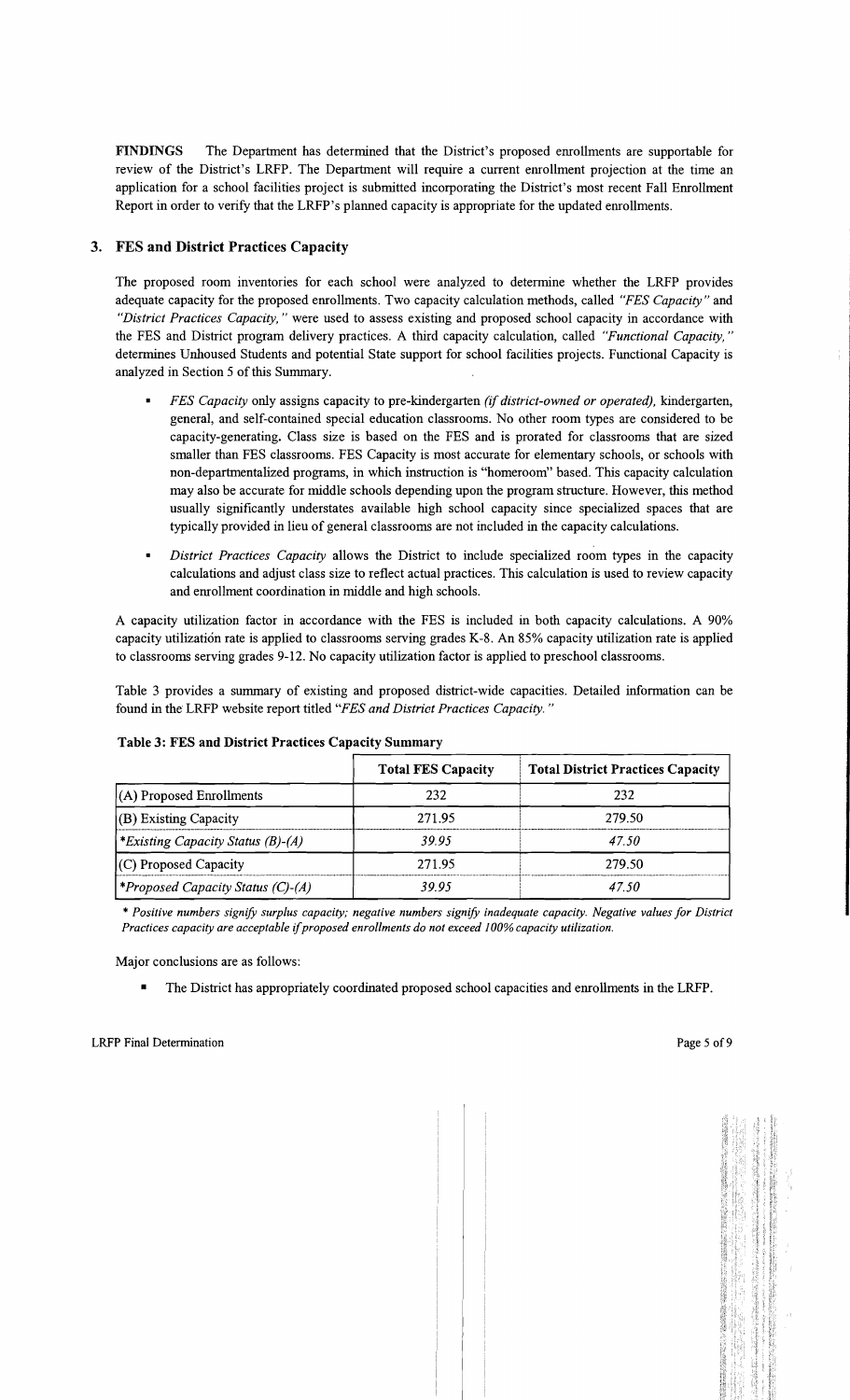• Adequate justification has been provided by the District if capacity for a school deviates from the proposed enrollments by more than 5%.

**FINDINGS** The Department has determined that the proposed District capacity, in accordance with the proposed enrollments, is adequate for review of the District's LRFP. The Department will require a current enrollment projection at the time an application for a school facilities project is submitted, incorporating the District's most recent Fall Enrollment Report, in order to verify that the LRFP's planned capacity meets the District's updated enrollmems.

#### **4. Functional Capacity and Unhoused Students Prior to Proposed Work**

*Functional Capacity* was calculated and compared to the proposed enrollments to provide a preliminary estimate of Unhoused Students and new construction funding eligibility. Functional Capacity is the adjusted gross square footage of a school building *(total gross square feet minus excluded space)* divided by the minimum area allowance per Full-time Equivalent student for the grade level contained therein. Unhoused Students is the number of students projected to be enrolled in the District that exceeds the Functional Capacity of the District's schools pursuant to N.J.A.C. 6A:26-2.2(c).

*"Excluded Square Feet"* in the LRFP Functional Capacity calculation includes (1) square footage exceeding the FES for any pre-kindergarten, kindergarten, general education, or self-contained special education classroom; (2) grossing factor square footage *(corridors, stairs, mechanical rooms, etc)* that exceeds the FES allowance, and (3) square feet proposed to be demolished or discontinued from use. Excluded square feet may be revised during the review process for individual school facilities projects.

Table 4 provides a preliminary assessment of Functional Capacity, Unhoused Students, and Estimated Maximum Approved Area for the various grade groups in accordance with the FES. Detailed information concerning the calculation and preliminary excluded square feet can be found in the LRFP website reports titled *"Functional Capacity and Unhoused Students"* and *"Functional Capacity Excluded Square Feet. "* 

|                      |            | в          |           |                |                          |
|----------------------|------------|------------|-----------|----------------|--------------------------|
|                      |            | Estimated  |           | D              | $E = C \times D$         |
|                      | A          | Existing   | $C = A-B$ | Area           | <b>Estimated Maximum</b> |
|                      | Proposed   | Functional | Unhoused  | Allowance      | Approved Area for        |
|                      | Enrollment | Capacity   | Students  | (gsf/students) | <b>Unhoused Students</b> |
| Elementary $(K-5)^*$ | 219        | 329.43     |           | 125.00         |                          |
| Middle $(6-8)$       |            | 0          |           | 134.00         |                          |
| $High (9-12)$        |            |            |           | 151.00         |                          |
| Totals K-12          | 219        | 329.43     |           |                |                          |

**Table 4: Functional Capacity and Unhoused Students Prior to Proposed Work** 

\**Pre-kindergarten students are not included in the calculations.* 

Major conclusions are as follows:

• The calculations for "Estimated Existing Functional Capacity" do not include school facilities projects that have been approved by the Department but were not under construction or complete at the time of Plan submission.

 $\frac{1}{2}$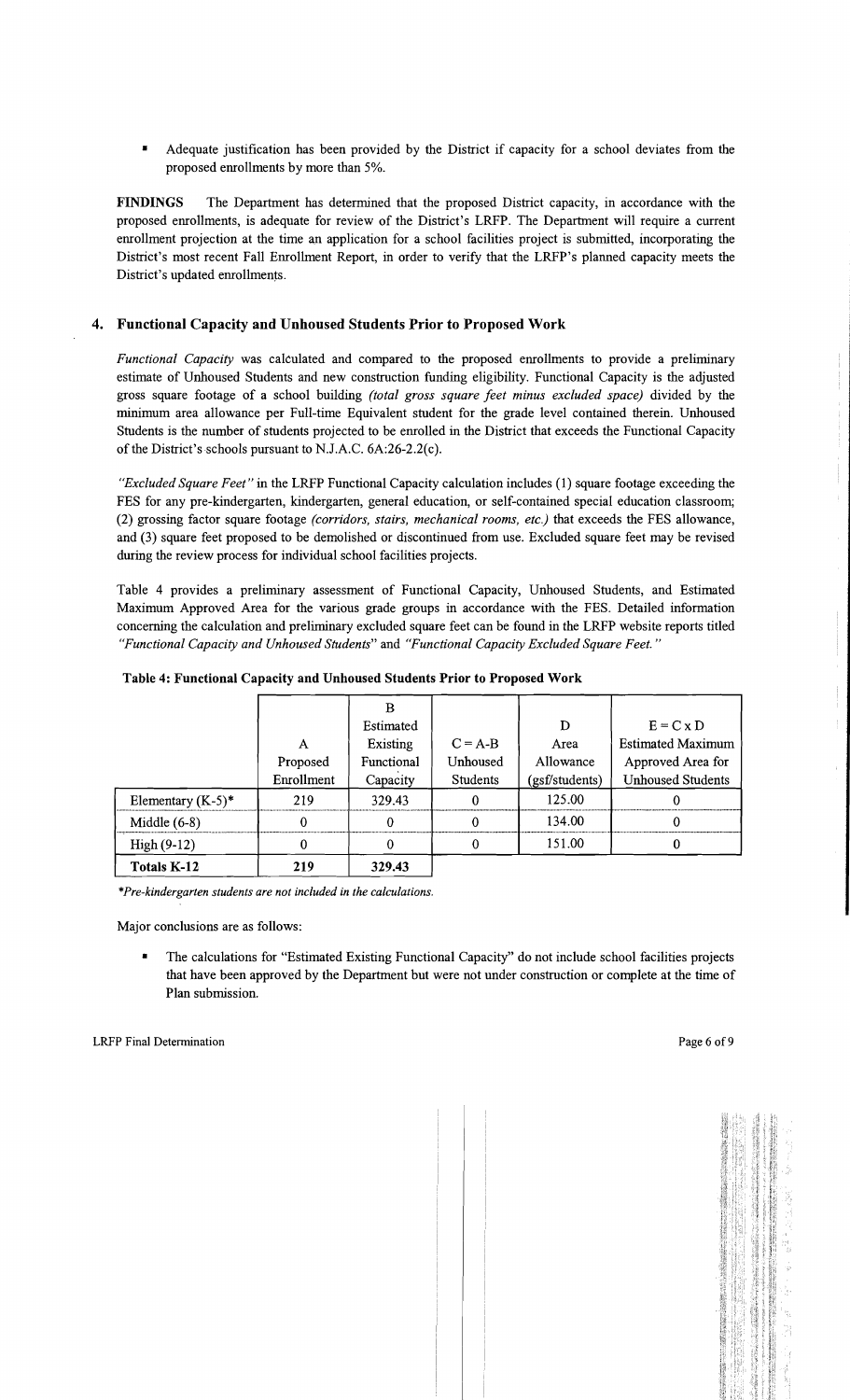- The District, based on the preliminary LRFP assessment, does not have Unhoused Students for the following FES grade groups: Grades K-5.
- The District, based on the preliminary LRFP assessment, has Unhoused Students for the following FES grade groups: n/a.
- The District is not an ECPA district. Therefore, pre-kindergarten students are not included in the calculations. Unhoused pre-kindergarten self-contained special education students are eligible for State support. A determination of square footage eligible for State support will be made at the time an application for a specific school facilities project is submitted to the Department for review and approval.
- The District is not proposing to demolish or discontinue the use of existing District-owned instructional space. The Functional Capacity calculation excludes square feet proposed to be demolished or discontinued for the following FES grade groups:  $n/a$ .

FINDINGS Functional Capacity and Unhoused Students calculated in the LRFP are preliminary estimates. Justification for square footage in excess of the FES and the determination of additional excluded square feet, Preliminary Eligible Costs (PEC), and Final Eligible Costs (FEC) will be included in the review process for specific school facilities projects. A feasibility study undertaken by the District is required if building demolition or replacement is proposed per NJ.A.C. 6A:26-2.3(b)(10).

# 5. Proposed Work

The District was instructed to review the condition of its facilities and sites and to propose corrective *"system"*  and *"inventory"* actions in its LRFP. *"System"* actions upgrade existing conditions without changing spatial configuration or size. Examples of system actions include new windows, finishes, and mechanical systems. *"Inventory"* actions address space problems by removing, adding, or altering sites, schools, buildings and rooms. Examples of inventory actions include building additions, the reconfiguration of existing walls, or changing room use.

Table 5 summarizes the type of work proposed in the District's LRFP for instructional buildings. Detailed information can be found in the LRFP website reports titled *"Site Asset Inventory," "LRFP Systems Actions Summary," and "LRFP Inventory Actions Summary."* 

| <b>Type of Work</b>                                            | Work Included in LRFP |  |  |
|----------------------------------------------------------------|-----------------------|--|--|
| <b>System Upgrades</b>                                         | Yes                   |  |  |
| <b>Inventory Changes</b>                                       |                       |  |  |
| Room Reassignment or Reconfiguration                           | N٥                    |  |  |
| <b>Building Addition</b>                                       | N٥                    |  |  |
| New Building                                                   | N٥                    |  |  |
| Partial or Whole Building Demolition or Discontinuation of Use | Ν٥                    |  |  |
| New Site                                                       |                       |  |  |

#### Table 5: Proposed Work for Instructional Buildings

Ŷ.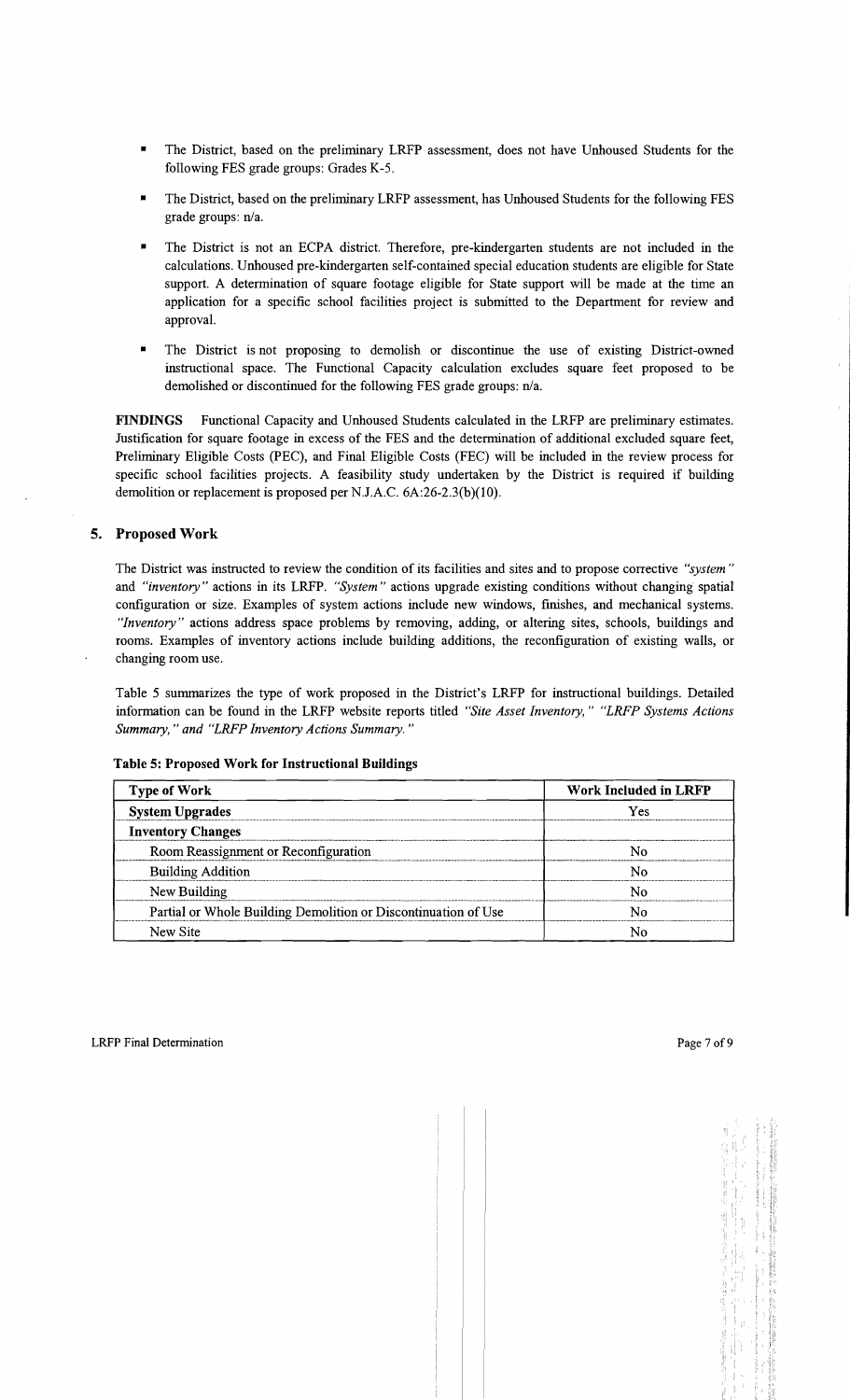Major conclusions are as follows:

- $\blacksquare$  The District has proposed system upgrades in one or more instructional buildings.
- The District has not proposed inventory changes, excluding new construction, in one or more instructional buildings.
- The District has not proposed new construction in lieu of rehabilitation in one or more instructional buildings.

Please note that costs represented in the LRFP are for capital planning purposes only. Estimated costs are not intended to represent preliminary eligible costs or final eligible costs of approved school facilities projects.

The Act (N.J.S.A. 18A:7G-7b) provides that all school facilities shall be deemed suitable for rehabilitation unless a pre-construction evaluation undertaken by the District demonstrates to the satisfaction of the Commissioner that the structure might pose a risk to the safety of the occupants even after rehabilitation or that rehabilitation is not cost-effective. Pursuant to N.J.A.C.  $6A:26-2.3(b)(10)$ , the Commissioner may identify school facilities for which new construction is proposed in lieu of rehabilitation for which it appears from the information presented that new construction is justified, provided, however, that for such school facilities so identified, the District must submit a feasibility study as part of the application for the specific school facilities project. The cost of each proposed building replacement is compared to the cost of additions or rehabilitation required to eliminate health and safety deficiencies and to achieve the District's programmatic model.

Facilities used for non-instructional or non-educational purposes are ineligible for State support under the Act. However, projects for such facilities shall be reviewed by the Department to determine whether they are consistent with the District's LRFP and whether the facility, if it is to house students (full or part time) confonns to educational adequacy requirements. These projects shall conform to all applicable statutes and regulations.

**FINDINGS** The Department has determined that the proposed work is adequate for review of the District's LRFP. However, Department approval of proposed work in the LRFP does not imply that the District may proceed with a school facilities project. The District must submit individual project applications with cost estimates for Department project approval. Both school facilities project approval and other capital project review require consistency with the District's approved LRFP.

#### **6. Functional Capacity and Unhoused Students After Completion** of Proposed **Work**

The *Functional Capacity* of the District's schools *after* completion of the scope of work proposed in the LRFP was calculated to highlight any remaining Unhoused Students.

Table 6 provides a preliminary assessment of Unhoused Students and Estimated Remaining Maximum Area after completion of new construction proposed in the LRFP, if applicable. Detailed information concerning the calculation can be found in the website report titled *"Functional Capacity and Unhoused Students."*